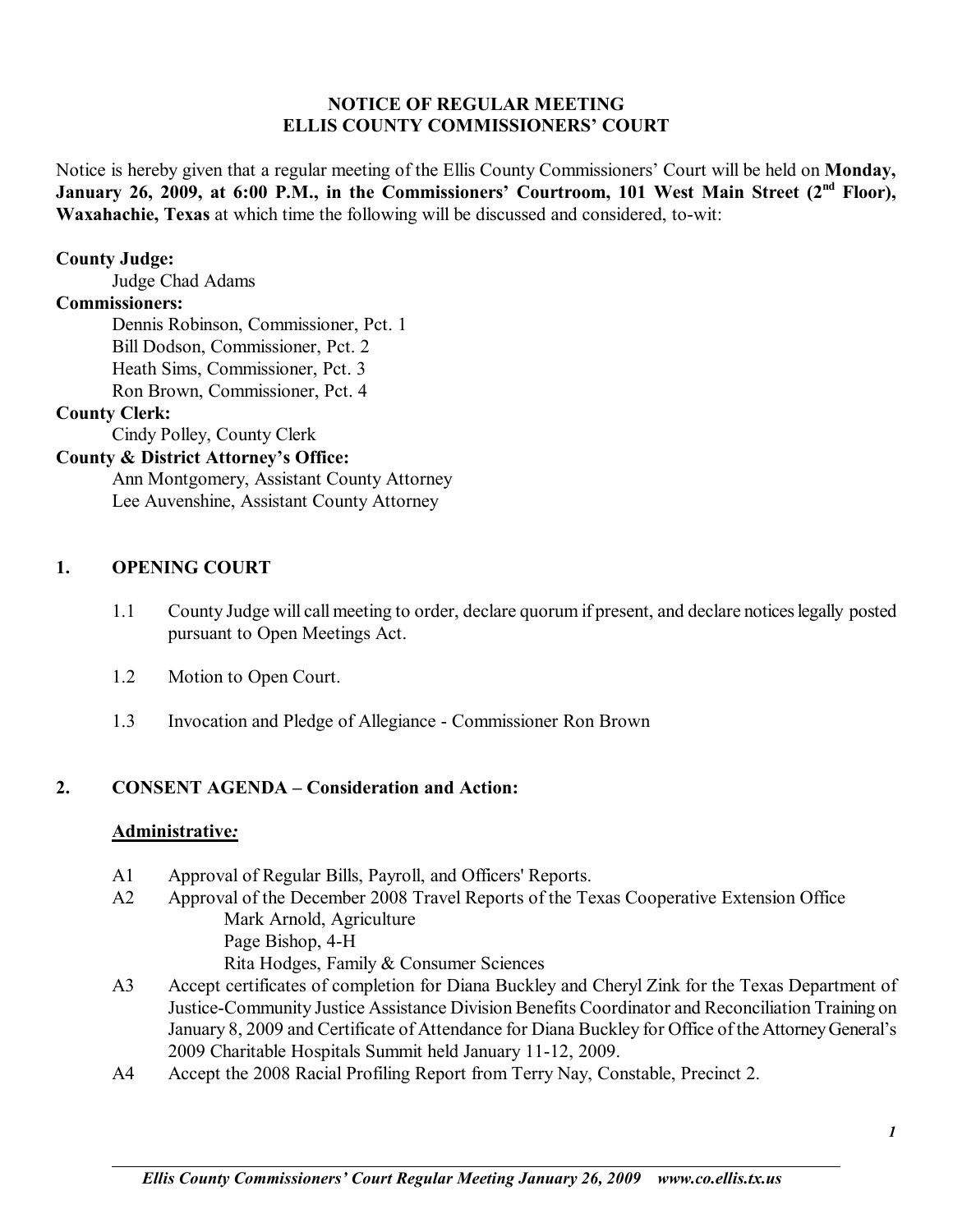A5 Approval to adopt an Order authorizing certain Sheriff's Department vehicles to be exempt from the inscription requirement in the Transportation Code and to appoint Sheriff Johnny Brown, Chief Deputy Dennis Brearley, and Captains Danny Williams and Brad Norman representatives to obtain regular license plates to be used on those exempt vehicles. (Captain Danny Williams)

### **Financial:**

- F1 From 001-0000-30302 Fund Balance to 001-0612-50802 Equipment Chad Adams, County Judge
- F2 From 019-0919-50502 Salary to 019-0919-50686 Contract Labor  $-$  Gretchen Kitzman, Law Librarian
- F3 Approve refund of overpayment to the following accounts for payment in error:

| Barnoski, William P & Toni | 150671 | \$3,854.78 |
|----------------------------|--------|------------|
| <b>Colonial Savings</b>    | 168874 | 3,065.22   |
| 664 Plaza LP               | 236580 | 3,901.34   |
| Wells Fargo Home Mortgage  | 150879 | 4,672.56   |
| Wells Fargo Home Mortgage  | 153939 | 2,840.73   |
| Wells Fargo Home Mortgage  | 175494 | 2,645.11   |

### **Simplified Plat:**

2.1 McGregor Estates, 4 lots, Jeff McGregor, Pct. 3

# **3. ADMINISTRATIVE**

- 3.1 Consideration and action to accept two resolutions recognizing two Ellis County citizens for their accomplishments.
	- Heath Sims, Commissioner, Pct. 3
- 3.2 Introduction of the new executive director of the North Texas Behavioral Health Authority (formerly DANSA), Waxahachie resident, Alex Smith.
	- Mackie Owens, NTBHA Board Member for Ellis County
- 3.3 Presentation from Kelly Echard, planning coordinator with the Hope Clinic, regarding her work on a community needs assessment.
	- Chad Adams, County Judge
- 3.4 Consideration and action to approve a Work Order under Interlocal Agreement between County of Ellis and the City of Alma for grading of Toth Road in the City of Alma from Alma Drive to the city limits, approximately 0.6 miles at an estimated cost of \$300.00.
	- Bill Dodson, Commissioner, Pct. 2
- 3.5 Consideration and action to declare a Burn Ban for Ellis County (welding allowed).
	- Jim Pharr, Fire Marshall Investigator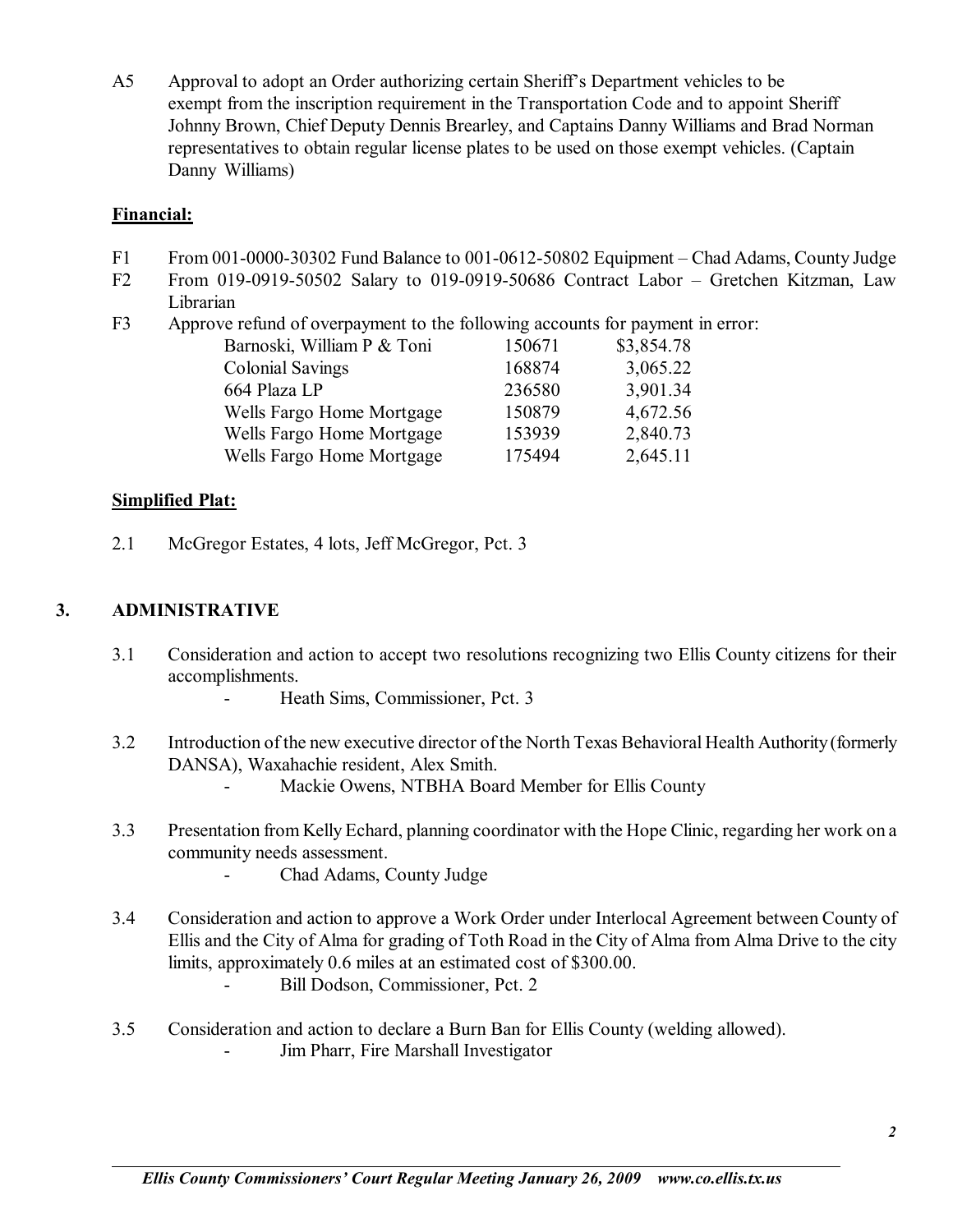3.6 Consideration and action to appoint the following individuals to Ellis County Emergency Service District Boards to serve a regular two-year term, effective January 26, 2009 through December 31, 2010:

| Red Oak ESD #4                        | Jerry Smith                                                                                                              |
|---------------------------------------|--------------------------------------------------------------------------------------------------------------------------|
| Ferris ESD #5 Gerald Tyler            |                                                                                                                          |
| Dennis Robinson, Commissioner, Pct. 1 |                                                                                                                          |
|                                       | $D_{\alpha}$ $D_{\alpha}$ $D_{\alpha}$ $D_{\alpha}$ $D_{\alpha}$ $D_{\alpha}$ $D_{\alpha}$ $D_{\alpha}$ $D_{\alpha}$ $A$ |

- Ron Brown, Commissioner, Pct. 4 - Holly Davis, Special Projects Director
- 3.7 Consideration and action to approve the establishment of the Midway Airport Joint Zoning Board with the City of Midlothian and the City of Waxahachie and appoint Ray Brindle and Dave Wheeler to the Board.
	- Barbra Leftwich, County Planner

# **4. ENGINEERING**

### **Consideration and action regarding the following presented by Joe White, County Engineer:**

 4.1 To utilize the Competitive Sealed Proposal Procurement Method, as outlined in the Local Government Code section 271.116, to provide construction services for the Ellis County Sub courthouse located in Ennis.

- 4.2 To confirm members of a technical group to evaluate the Construction Services sealed proposals.
- 4.3 To contract with Terracon for inspection services of construction materials for the Ellis County Sub-courthouse located in Ennis.
- 4.4 To select Electra Link as the lowest qualified responder for low voltage structured cabling associated with the Bond Program. Cost not to exceed \$335,000.
- 4.5 Progress report on Bond Program construction projects.

#### **5. DEPARTMENT OF COUNTY DEVELOPMENT**

### **Consideration and action regarding the following presented by Delton Ake, Director Department of Development:**

- 5.1 To grant a variance from County of Ellis Rules, Regulations and Specifications for Subdivisions and Manufactured Home Parks as it relates to lot size for Tom McLemore, Spring Creek Crossing, Lots 6 & 7, Carriage Drive, Pct. 2
- 5.2 To grant a variance from County of Ellis Rules, Regulations and Specifications for Subdivisions and Manufactured Home Parks as it relates to fire hydrant requirement for Tom McLemore, Spring Creek Crossing, Lots 6 & 7, Carriage Drive, Pct. 2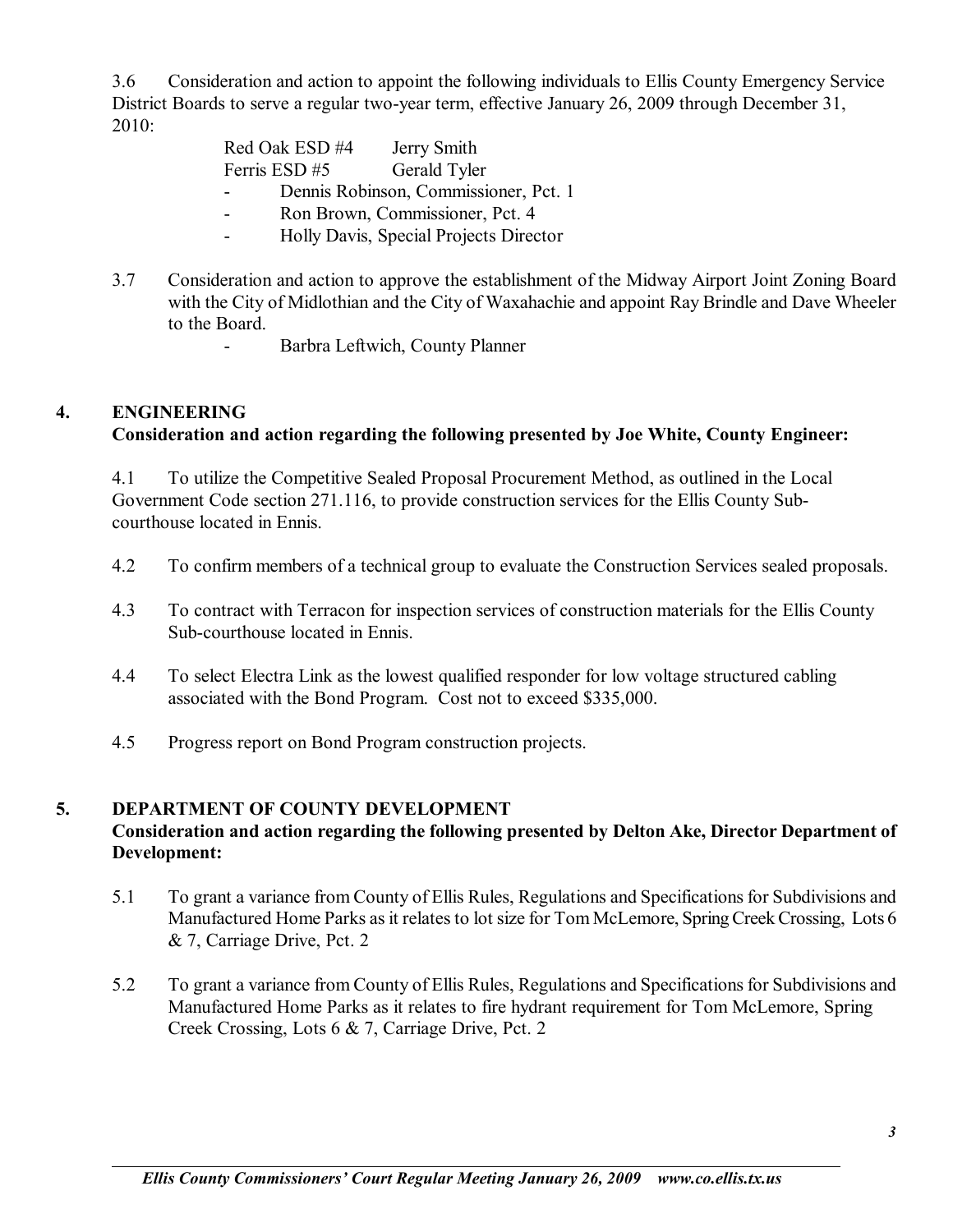- 5.3 To grant a variance from County of Ellis Rules, Regulations and Specifications for Subdivisions and Manufactured Home Parks as it relates to road frontage requirement for Tom McLemore, Spring Creek Crossing, Lot 6, Carriage Drive, Pct. 2
- 5.4 To grant a variance from County of Ellis Rules, Regulations and Specifications for Subdivisions and Manufactured Home Parks as it relates to lot size for Sandra Clark, Hugh McDaniel Addition, Lot 3, Block 2, Spring Branch Road, Pct. 4

# **6. RECESS TO CONVENE TO EXECUTIVE SESSION**

# **7. EXECUTIVE SESSION**

ìThe Commissionersí Court of Ellis County reserves the right to adjourn into **Executive Session** at any time during the course of this meeting to discuss any of the matters listed in this agenda, in the order deemed appropriate, as authorized by Texas Government Code ß551.071**,** or to seek the advice of its attorney and/or other attorneys representing Ellis County on any matter in which the duty of the attorney to the - Commissioners' Court under the Texas Disciplinary Rules of Professional Conduct of the State Bar of Texas clearly conflicts with Texas Government Code Chapter 551 or as otherwise may be permitted under §551.071."

7.1 Pursuant to Section 551.072 of the Government Code, consultation with counsel regarding the possible sale or lease of real property "if deliberation in an open meeting would have a detrimental effect on the position of the governmental body in negotiations with a third person".

# **8. ADJOURNMENT OF EXECUTIVE SESSION**

# **9. ADJOURNMENT**

Signed this the 22nd day of January, 2009.

\_\_\_\_\_\_\_\_\_\_\_\_\_\_\_\_\_\_\_\_\_\_\_\_\_\_\_\_\_\_\_\_\_\_\_

Chad Adams Ellis County Judge

I, the undersigned, County Clerk of the Ellis County Commissioners Court do hereby certify that the above Notice of Regular Meeting of the Ellis County Commissioners Court is a true and correct copy of said Notice, that I received said Notice, and it was posted at the doors of the Ellis County Courthouse, a place readily accessible to the general public at all times on the 22nd day of January, 2009, at a.m./p.m.

Cindy Polley, County Clerk

 $By \_$ 

Deputy